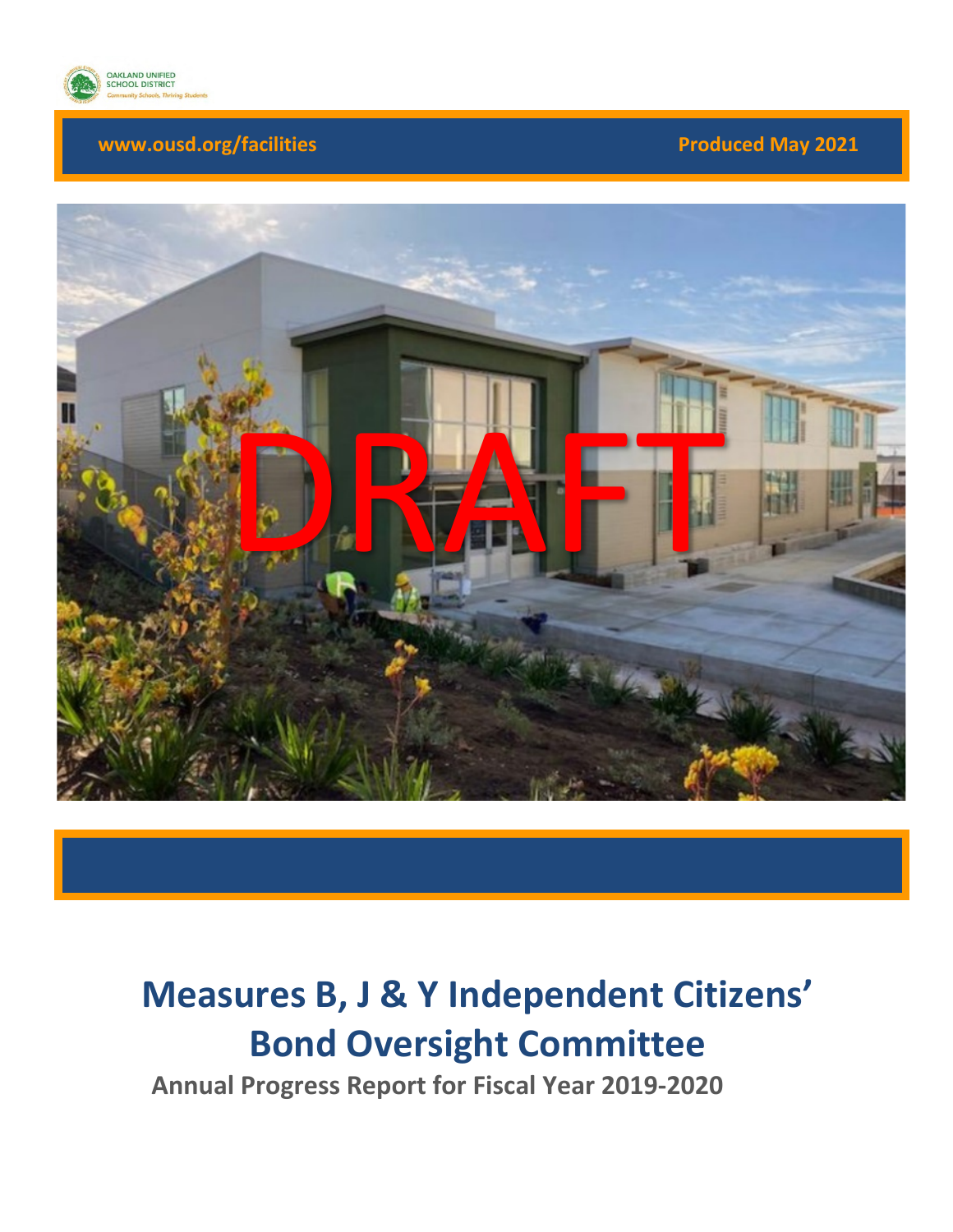#### **PURPOSE OF THE OUSD CITIZENS' BOND OVERSIGHT COMMITTEE**

The Oakland Unified School District's Measure B, Measure J, and Measure Y Independent Citizens' Bond Oversight Committee (CBOC) is a state-mandated committee of local residents that oversees the approximately \$1.645 billion in School Facilities bonds approved by voters. According to state law (Cal. Educ. Code § 15278-15282), our job is to inform the public about the expenditure of bond revenues by reviewing and reporting on "the proper expenditure of taxpayers' money for school construction". California Law requires that "taxpayers directly participate in the oversight of bond expenditures" and "the members of the oversight committee appointed pursuant to this chapter promptly alert the public to any waste or improper expenditure of school construction bond money" Cal. Educ. Code § 15264.

#### **BOND BACKGROUND**

In June 2006, Oakland voters passed **Measure B, a \$435 million** School Facilities Improvement Bond which provided funding to the Oakland Unified School District (OUSD). Except for some remaining fire alarm projects, all Measure B funds have largely been spent prior to fiscal year 2019-2020.

In June 2012, Oakland voters passed **Measure J, a \$475 million** School Facilities Improvement Bond, for OUSD to enhance the educational environment for the students and communities of Oakland and better prepare students for college and jobs. Bond funds have been allocated to upgrade science labs, classrooms, computers, and technology; improve student safety and security; repair bathrooms, electrical systems, plumbing and sewer lines; improve energy efficiency; and make seismic upgrades.

In November 2020, Oakland voters passed **Measure Y, a \$735 million** School Facilities Improvement Bond, for OUSD to provide, among other things, classroom repair and school safety improvements, upgrading classrooms, science labs and technology; improving student safety and security; repairing bathrooms, electrical systems, plumbing and sewers; and improving energy-efficiency and earthquake safety.

#### **BOND PROGRAM ADMINISTRATION WORK**

In 2020, Tadashi Nakadegawa became the permanent OUSD Deputy Chief of Facilities Planning and Management. Mr. Nakadewawa has worked for OUSD for 35 years, and had served as interim Deputy Chief of Facilities following the passing of the previous Deputy Chief, Tim White, in November 2019. In accordance with OUSD Board Bylaws, CBOC Chairwoman Andrea Dawson participated in the interview process for the Deputy Chief of Facilities.

Over the past year, the OUSD Facilities Department oversaw three important developments related to the bond program. First, the OUSD Board approved the 2020 Facilities Master Plan in May 2020. Second, OUSD proposed a new bond, Measure Y, for inclusion on the November 2020 ballot. Oakland voters approved Measure Y with 78% support. Third, the Facilities Department developed a revised Spending Plan for the remainder of funds from Measures B and J. The Board of Education approved this revised Spending Plan in January 2021.

The past year also continued the unprecedented challenge of dealing with the impacts of the global coronavirus pandemic. OUSD schools closed to most students in March 2020 and have remained closed to inperson instruction through March 2021.

The 2019-2020 Financial and Performance Report were completed by Eide Bailey and presented to CBOC members on April 12, 2021. The Audit is discussed on page 5 of this report. OUSD's Bond Financial Advisor is ISOM Advisors. \$175 Million were sold in fiscal year 2019-2020.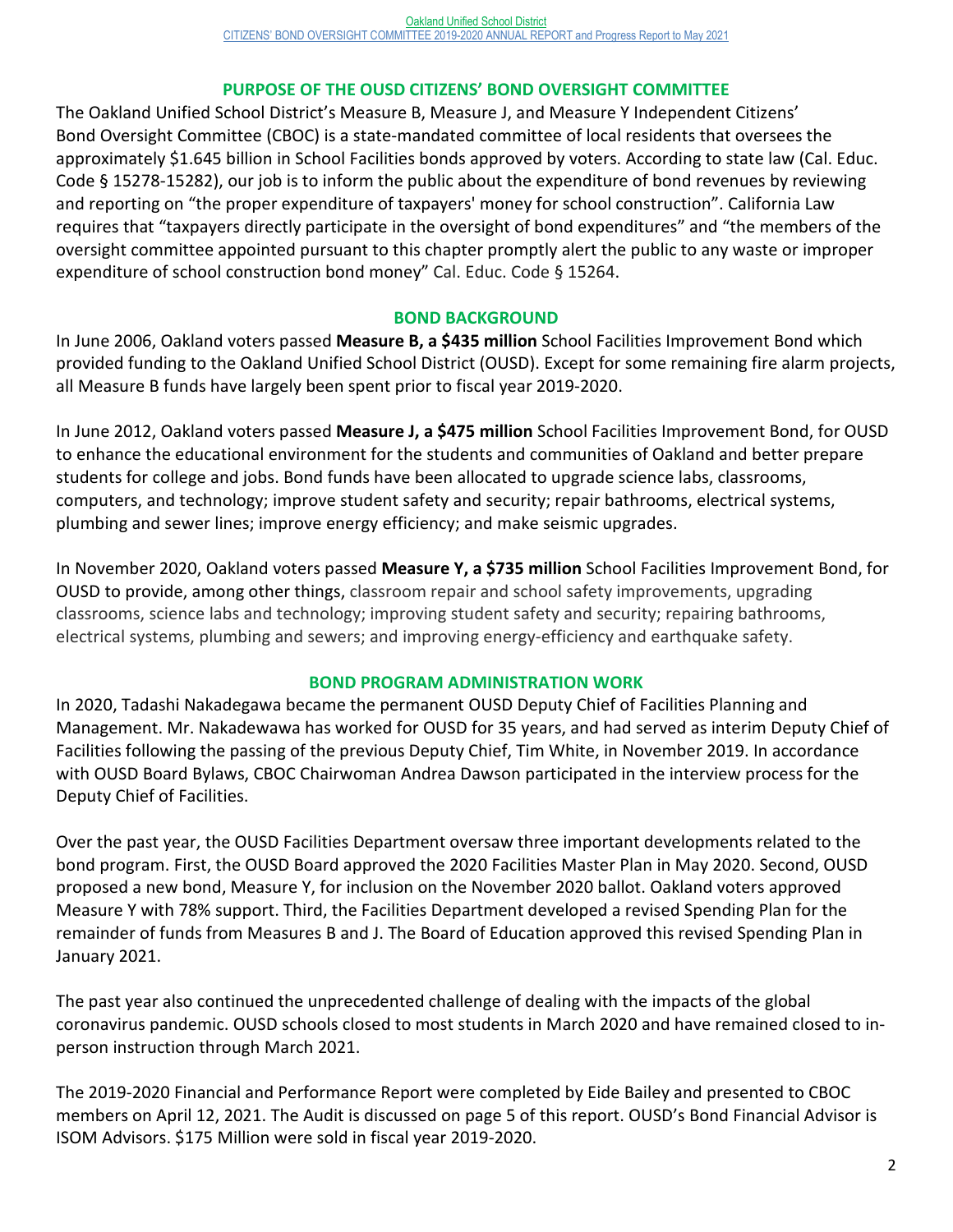#### **BOND PROJECT OVERVIEW**

Although most OUSD facilities remained closed due to the pandemic, OUSD completed construction on several Measure J bond related projects:

- **Central Commissary Kitchen:** The project is complete. When schools reopen, it will provide a new district nutrition program providing Oakland school children with healthier and fresher meals. Final project cost: \$75.5 million. (See Project Highlight Photos on page 6.)
- **Madison Upper Campus Addition**: The expanded facility will provide a K-12 pathway for students in the Sobrante Park neighborhood. Final project cost: \$39 million.
- **Glenview K-5 Elementary School**: Construction is complete and ready to accept students when inperson learning resumes. Final project cost: \$58.8 million.
- **Fremont High School**: Construction is complete. The project consists of a new campus entry, a new two-story classroom wing to replace portables, and renovation of the main classroom wing, new gym, sports field and stadium. Final project cost: \$133.2 million. (See Project Highlight Photos on page 6.)
- **Emerson Softball Field and Playground Improvements**: Construction is complete on a new softball field that will be available for nearby Oakland Tech High School girls' softball games. Additional improvements were made to the Emerson Elementary playground and yard. Final project cost: ~\$4 million. (See Project Highlight Photos on page 6.)

Other notable projects that remain in-progress and will rely on Measure J and Measure Y funds:

- **Claremont Multi-Purpose Building**: Planning and design continue to replace the kitchen that was destroyed by a fire and build a new multi-purpose room at Claremont Middle School.
- **Laurel CDC**: Planning and design continue for the project that consists of building new classrooms, administrative, foodservice, and other spaces. Site work includes new paved play and learning spaces.

# **Citizens' Bond Oversight Committee Work**

CBOC's responsibility is to actively review and report on the expenditure of taxpayers' money for school construction with voter-approved projects in accordance with Cal. Educ. Code § 15278. As required, the OUSD Board of Education appointed a committee of residents from the district comprised of nine appointees, including a Chairperson, Vice Chairperson and Secretary. As voters approved new bond measures over the years, the OUSD Board has included oversight of those bond measures in this CBOC's jurisdiction.

In addition to the state-mandated oversight authority, in January 2021, the OUSD School Board approved additional oversight authority for the CBOC in Resolution No. 2021-0031, which is codified in Section 2 of Board Bylaw (BB) 9131. The new resolution provides this CBOC the authority for "reviewing and making advisory recommendations to the OUSD Board of Directors regarding proposed alterations to project budgets, timelines, and other changes to bond program expenditures that are subject to OUSD Board of Directors approval" OUSD BB § 9131(2)(8).

Over the past year, the committee held virtual public meetings on their regular monthly schedule and reviewed program expenditures and other facility reports pertinent to expenditures of bond revenues. While the committee typically includes project site visits as part of its regular work, site visits were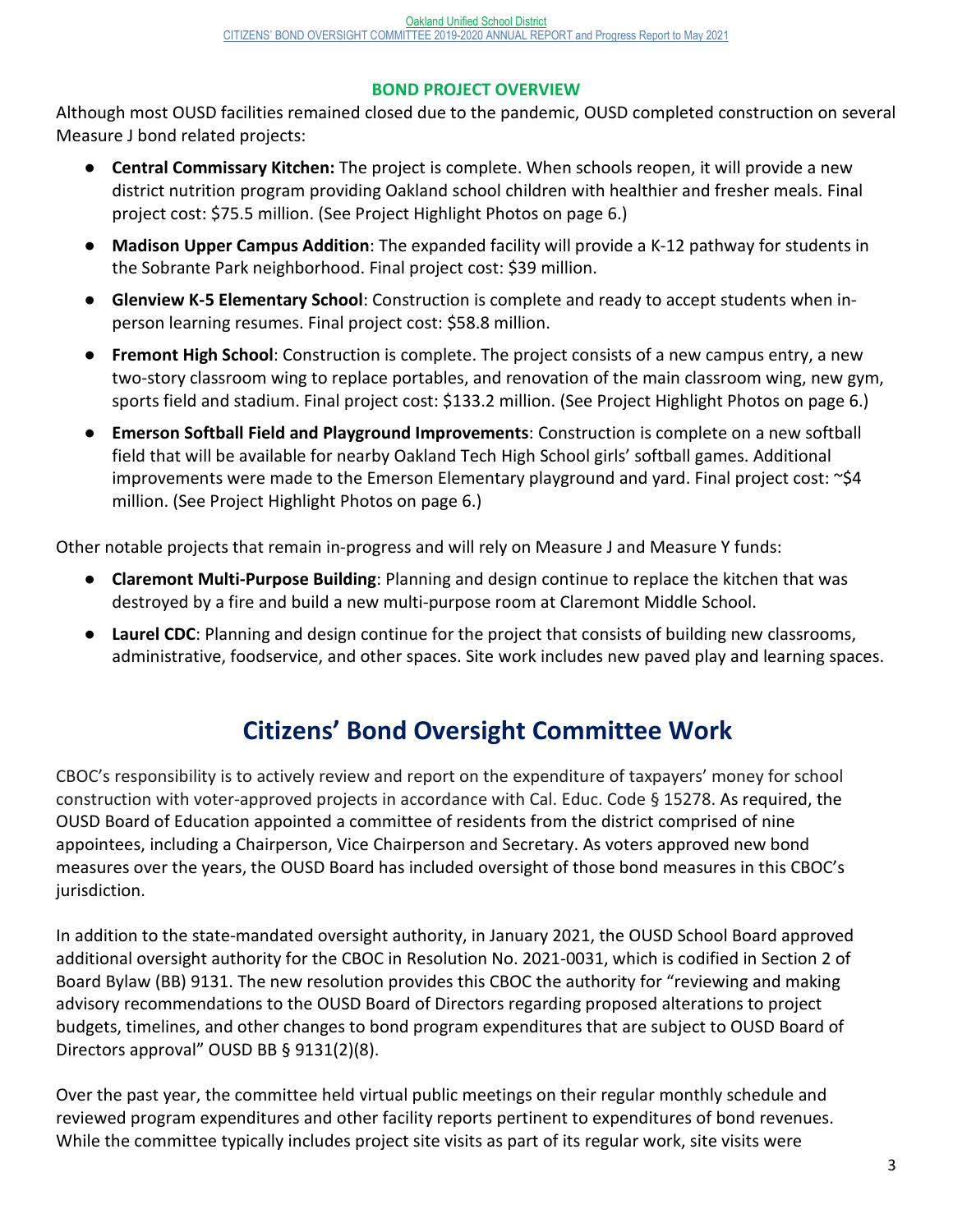suspended due to the global pandemic. In lieu of in-person site visits, OUSD Facilities Department Staff conducted a virtual tour (presentation) of several completed projects (e.g., Fremont High School and Central Kitchen – see Project Highlight Photos on page 6) highlighting project successes for the CBOC. Other activities included getting updates from prior years and monitoring on-going developments to capital improvements related to the bond program.

In the fiscal year 2019-2020, the CBOC continued to keep an attentive watch on the on-going progress of Measure J and B bond-funded projects. In addition, the OUSD Board of Education included oversight of the recently passed Measure Y in the CBOC's on-going oversight role. This annual report summarizes and highlights the work of the independent CBOC and our review of the expenditures in the Measure B, J and Y School Facilities Improvement Bonds for the fiscal year 2019-2020.

### **2019-2020 CBOC MEMBERS**

- Andrea Dawson, *Chairperson* Mike Beebe *(appt. Feb. 2020)* Andre Spearman
- Saleem Shaki-Gilmore, *Vice Chairperson* Andrew Nelsen Renee Swayne
- Tina Longfield, *Secretary (resigned March 2021)* Travis Ritchie *(appt. Feb. 2020)* Victor Valerio

#### **OBSERVATIONS AND CONCERNS**

The members of the CBOC appreciate the support provided by OUSD Staff throughout a difficult year. In particular, we would like to acknowledge the work done by Edgar Rakestraw, Linda Floyd, the KDOL staff, and the other staff in OUSD Legislative Services and Operations for their efforts to transition to virtual public meetings. Their work allows the CBOC to continue its work.

The CBOC also appreciates the cooperation and professionalism of OUSD Facilities Department Staff. Notwithstanding the concerns discussed below, Facilities Department Staff have remained communicative and responsive to concerns raised by the CBOC. In the CBOC's view, the Facilities Department has made important progress in recent years towards a more transparent and effective decision-making operation. Of note, the OUSD Facilities Department completed a revised 2020 Procedures Manual to better formalize the process for decision-making related to scoping and funding projects. Staff also developed new materials for this committee to review that highlighted both the current status of various bond projects as well as their respective historical budgets. These improvements provide greater transparency for the CBOC and the public.

While the CBOC appreciates the improved transparency and processes, we have concerns and look forward to additional improvement in the following areas:

- **Implementation and documentation** of formal processes outlined in the Procedures Manual for decision-making related to the on-going planning and prioritization of bond projects.
- **More detailed processes** regarding communicating to the CBOC and the OUSD Board about important budget changes that affect use of bond program funds.
- **Implementation of best practice norms** for change-order approval processes and sharing with the CBOC and the OUSD Board in more timely and detailed manner that explain and justify when actual cost projections may or will change in accordance with the Spending Plan budget.
- **Using Measure J Bond money for lease payments** at 1000 Broadway in years 2019, 2020, and 2021 which may be an inappropriate use of bond funds, a concern we have raised in previous years. This concern will remain until a permanent home is found for administrative staff.
- 
- 
-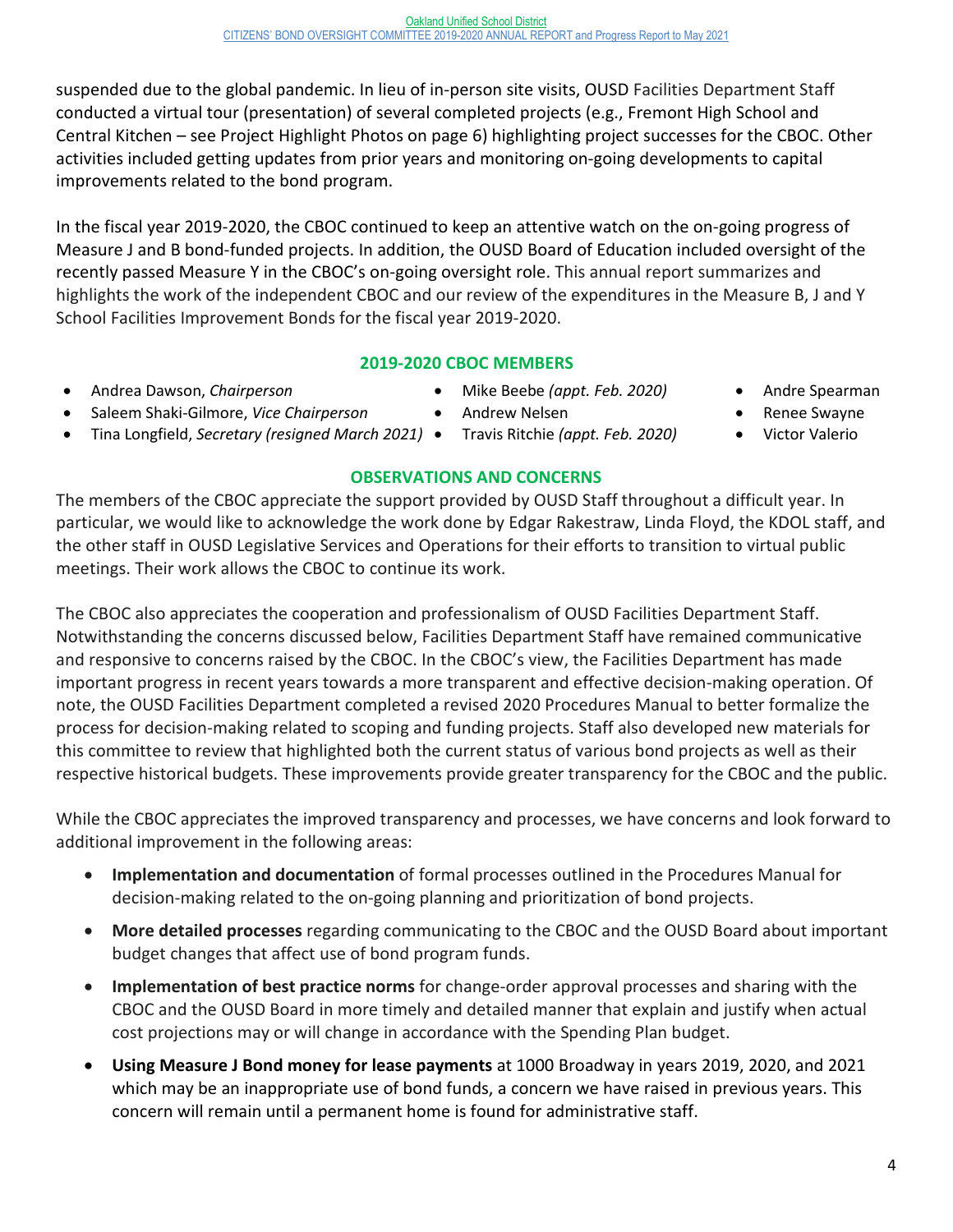# **Annual Financial and Performance Audit Review and Findings**

CBOC's primary duty is to provide a written statement on compliance for the public on both our review of the bond program expenditures and activities and the independent auditors Financial and Performance Audit to ensure that Measure B, J and Y bond funds are spent in accordance with the bond language. At this time, bonds have not been issued for Measure Y.

The expenditure summary at the end of this report reflects the project expenditures for the Fiscal Year ending June 30, 2020 as presented by the District. The report is organized to reflect the life of each project commencing with the Pre-Design Phase and concluding with the Completed Phase. The expenditures reported by the District for the Measure B and J bond program fiscal year 2019-2020 totaled \$84,623,530.

Each fiscal year a financial and performance audit of Measures B and J bond fund (in the future to include Y) expenditures is required to be conducted. Eide Bailey LLP was contracted to conduct the performance and financial audit of Measures B and J for the year ending June 30, 2020. The performance audit was submitted to CBOC members by April 1, 2021. Eide Bailey presented the finding to the CBOC at our April 12, 2021 meeting. At the time of this writing, the CBOC has not received the financial audit. The financial audit will be presented at the May 10<sup>th</sup> meeting.

The performance auditors concluded that, with the exceptions and clarifications noted below, bond proceeds were used only for listed projects under the 2012 Measure J and the 2006 Measure B. The performance audit report identified several good management practices used by OUSD. In addition, the auditors identified the following exceptions and clarifications:

- Although the District has updated procedures to ensure maintenance of complete procurement and contract files and invoices evidencing approval for all expenditure transactions, the District was not able to provide complete documentation for all sampled expenditures, procurement, and contract files to support expenditures' ability for several inter-department transactions and to support existence of internal control procedures.
- The ballot language addresses projects at the District and school site levels; however, particular expenditures are not explicit in the Bond language, including the payment of rent for administrative offices as 1000 Broadway.
- The District does not have a documented basis for distributing salary between the narrow category of bond compliant construction projects, and routine everyday school facilities administrator expenses.

#### **CBOC COMPLIANCE STATEMENT**

The 2019-2020 CBOC Statement of Compliance opinion on the Measure J and B Bond program is submitted to OUSD Board of Education in accordance with Cal. Educ. Code § 15278 (b). The Citizens' Bond Oversight Committee advises that, based on available information provided by the District and the Eide Bailey fiscal year 2019-2020 Financial and Performance Audit, the **CBOC finds that the District is in compliance** with the requirements of Article XXIIA, Section 1(b)(3) of the California Constitution.